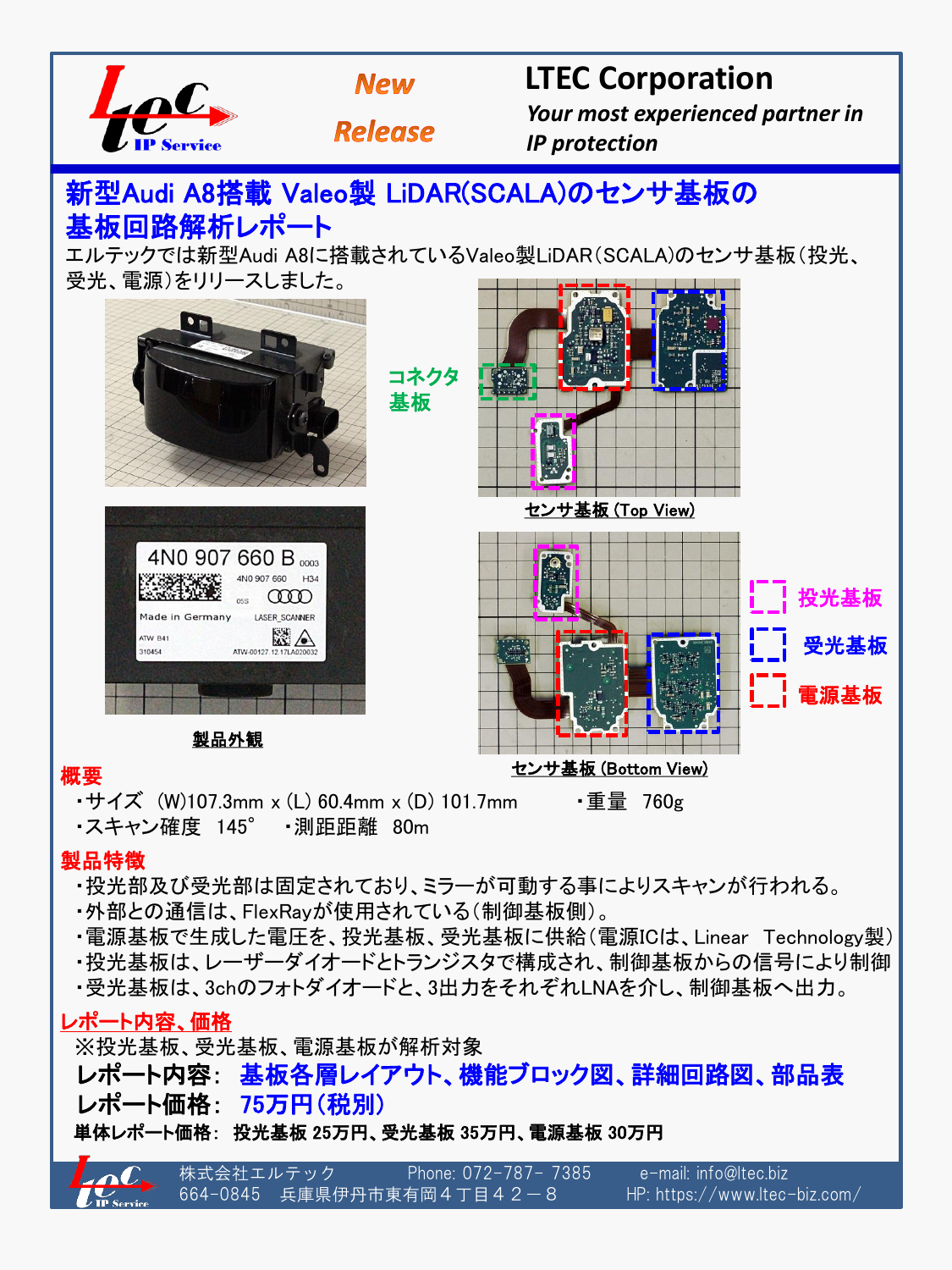### **Table of Contents**

|                            |                                  |   | Page |
|----------------------------|----------------------------------|---|------|
| <b>Product Information</b> |                                  |   |      |
| Table 1                    | <b>Product Information</b>       |   | 3    |
| <b>Analysis Summary</b>    |                                  |   |      |
|                            |                                  |   |      |
|                            |                                  |   |      |
| Table 2                    | <b>Analysis Summary</b>          |   | 5    |
| Teardown                   |                                  |   |      |
| Fig. 1                     | <b>Product Overview</b>          |   | 8    |
| Fig. 2                     | <b>Product Marking</b>           |   | 9    |
| Fig. $3-1$                 | <b>Product Disassembly 1</b>     |   | 10   |
| Fig. $3-2$                 | <b>Product Disassembly 2</b>     | . | 11   |
| Fig. $3-3$                 | <b>Product Disassembly 3</b>     |   | 12   |
| Fig. $4-1$                 | <b>PCB Overview (Sensor PCB)</b> |   | 13   |
| Fig. $4-2$                 | PCB Overview (PCB A)             |   | 14   |
| Fig. $4-3$                 | PCB Overview (PCB B)             |   | 15   |
| Fig. $4-4$                 | PCB Overview (PCB C)             |   | 16   |
| Fig. $5-1$                 | PCB X-Ray (PCB A)                | . | 17   |
| Fig. $5-2$                 | PCB X-Ray (PCB B)                | . | 18   |
| Fig. $5-3$                 | PCB X-Ray (PCB C)                |   | 19   |
| Fig. $6-1$                 | PCB After Removal Parts (PCB A)  |   | 20   |
| Fig. $6-2$                 | PCB After Removal Parts (PCB B)  | . | 21   |
| Fig. $6-3$                 | PCB After Removal Parts (PCB C)  |   | 22   |
| Fig. $7 - 1 - 1$           | PCB A L1 Pattern (Top View)      |   | 23   |
| Fig. $7 - 1 - 2$           | PCB A L2 Pattern (Top View)      |   | 23   |
| Fig. $7 - 1 - 3$           | PCB A L3 Pattern (Top View)      | . | 24   |
| Fig. $7 - 1 - 4$           | PCB A L4 Pattern (Top View)      | . | 24   |
| Fig. $7 - 1 - 5$           | PCB A L5 Pattern (Top View)      |   | 25   |
| Fig. $7 - 1 - 6$           | PCB A L6 Pattern (Top View)      | . | 25   |
| Fig. $7 - 2 - 1$           | PCB B L1 Pattern (Top View)      |   | 26   |
| Fig. $7 - 2 - 2$           | PCB B L2 Pattern (Top View)      |   | 26   |
| Fig. $7 - 2 - 3$           | PCB B L3 Pattern (Top View)      |   | 27   |
| Fig. $7 - 2 - 4$           | PCB B L4 Pattern (Top View)      |   | 27   |
| Fig. $7 - 2 - 5$           | PCB B L5 Pattern (Top View)      |   | 28   |
| Fig. $7 - 2 - 6$           | PCB B L6 Pattern (Top View)      |   | 28   |
| Fig. $7 - 3 - 1$           | PCB C L1 Pattern (Top View)      | . | 29   |
| Fig. $7 - 3 - 2$           | PCB C L2 Pattern (Top View)      |   | 29   |
| Fig. $7 - 3 - 3$           | PCB C L3 Pattern (Top View)      |   | 30   |
| Fig. 7-3-4                 | PCB C L4 Pattern (Top View)      |   | 30   |
| Fig. $7 - 3 - 5$           | PCB C L5 Pattern (Top View)      |   | 31   |
| Fig. $7 - 3 - 6$           | PCB C L6 Pattern (Top View)      |   | 31   |



株式会社エルテック Phone: 072-787- 7385 e-mail: info@ltec.biz 664-0845 兵庫県伊丹市東有岡4丁目42-8 HP: https://www.ltec-biz.com/